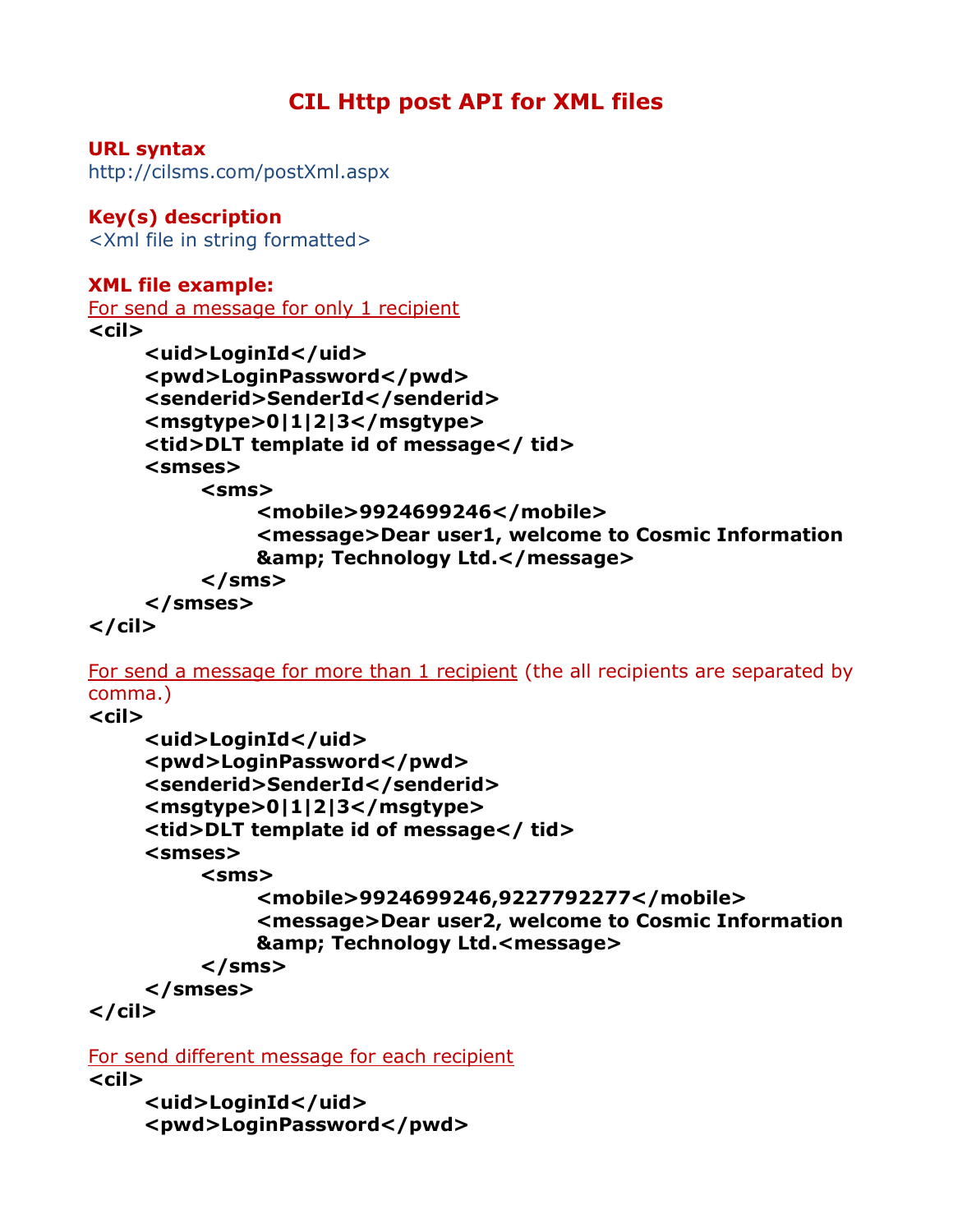```
<senderid>SenderId</senderid> 
    <msgtype>0|1|2|3</msgtype> 
    <tid>DLT template id of message</ tid> 
    <smses> 
         <sms> 
              <mobile>9924699246</mobile> 
              <message>Dear user1, welcome to Cosmic Information 
              & Technology Ltd.</message>
         </sms> 
         <sms> 
              <mobile>9924699246,9227792277</mobile> 
              <message>Dear user2, welcome to Cosmic Information 
              & amp; Technology Ltd.</message>
         </sms> 
    </smses> 
\langle/cil\rangle
```
#### Response / Result of the API:

```
Successful submission: 
<?xml version="1.0" encoding="UTF-8" ?>
\langlecil\rangle <transid>Integer Transaction Id</ transid > 
      <error ></error> 
\langlecil\rangle
```

```
Fail submission: 
<?xml version="1.0" encoding="UTF-8" ?>
\langlecil\rangle <transid>0</ transid > 
      <error >Error reason</error> 
\langlecil\rangle
```
#### Note:

- 1. 1 sms pulse has been count on every 159 chars.
- 2. Some of the special characters in the message text are encoded as follows
	- 1. & 8amp; 2. < 8t;  $3. > 8$ 
		-
		- 4. " 8quot;<br>5. ' 8anos:  $&$ apos;
- 3. New line is counted as 2 chars.
- 4. Message has broadcast as default sender id if not set, else if match in approved list then sent set <Sender ID> else sent default sender id.
- 5. Request content type must be 'text/xml'
- 6. <msgtype> 0=Text, 1=Flash (upto 1 SMS Pulse), 2=Unicode, 3=Unicode Flash